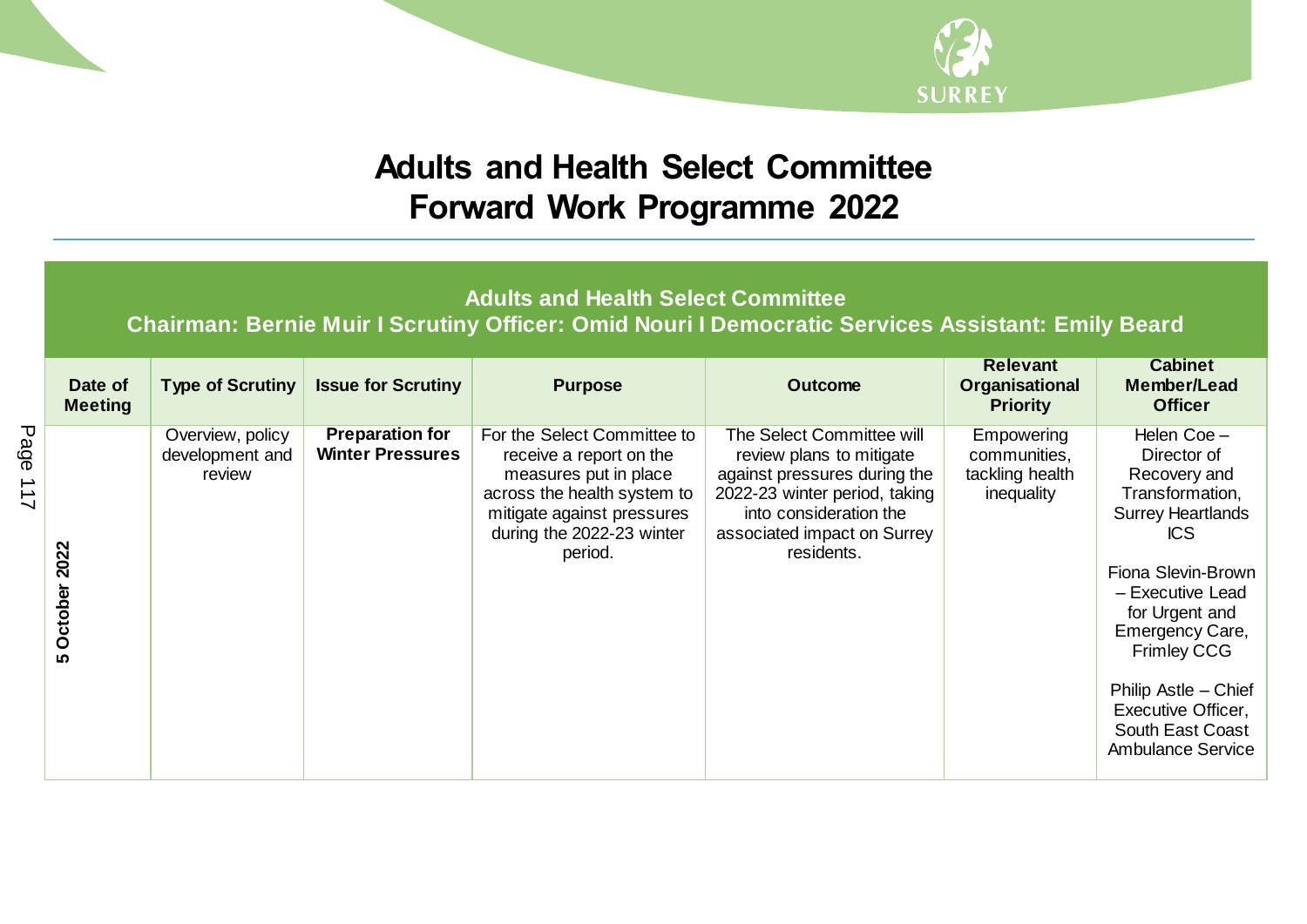|                       | Overview, policy<br>development and<br>review | <b>Enabling You With</b><br><b>Technology</b><br><b>Transformation</b><br>Programme<br>Implementation<br><b>Review</b> | At its public meeting on 20<br>October 2021, the Select<br>Committee considered a<br>report on the Enabling You<br>With Technology<br>Transformation Programme.<br>It was subsequently agreed<br>that a follow-up report would<br>be presented to the Select<br>Committee at the conclusion<br>of Phases 2 and 3. | The Select Committee will<br>review the progress of the<br>Enabling You with<br><b>Technology Transformation</b><br>Programme and plans for its<br>future development, making<br>recommendations<br>accordingly.                | Empowering<br>communities.<br>tackling health<br>inequality       | Sinead Mooney -<br>Cabinet Member for<br><b>Adults and Health</b><br>Toni Carney - Head<br>of Resources, Adult<br>Social Care |
|-----------------------|-----------------------------------------------|------------------------------------------------------------------------------------------------------------------------|-------------------------------------------------------------------------------------------------------------------------------------------------------------------------------------------------------------------------------------------------------------------------------------------------------------------|---------------------------------------------------------------------------------------------------------------------------------------------------------------------------------------------------------------------------------|-------------------------------------------------------------------|-------------------------------------------------------------------------------------------------------------------------------|
|                       | Overview, policy<br>development and<br>review | <b>Surrey</b><br>Safeguarding<br><b>Adults Board</b><br><b>Annual Report</b>                                           | The Surrey Safeguarding<br>Adults Board is a<br>multiagency partnership that<br>has representation from<br>organisations that support<br>adults who have care or<br>support needs.<br><b>Safeguarding Adults Boards</b><br>have a statutory duty to<br>publish an annual report.                                  | The Select Committee will<br>review the Safeguarding<br><b>Adults Board Annual Report</b><br>to better understand key<br>themes, provide comment<br>and recommendations, and<br>highlight opportunities for<br>future scrutiny. | Empowering<br>communities.<br>tackling health<br>inequality       | Simon Turpitt-<br>Independent Chair,<br>Surrey<br>Safeguarding<br><b>Adults Board</b>                                         |
| December<br>2022<br>ശ | Performance and<br>finance                    | 2023/24 Draft<br><b>Budget and</b><br><b>Medium-Term</b><br><b>Financial Strategy</b>                                  | For the Select Committee to<br>scrutinise the draft 2023/24<br>budget, Medium-Term<br>Financial Strategy and other<br>relevant information, before<br>it is finalised in January<br>2023.                                                                                                                         | To ensure the 2023/24<br>budget and Medium-Term<br><b>Financial Strategy deliver</b><br>good value for residents and<br>are compatible with the<br>Council's organisational<br>polices.                                         | Growing a<br>sustainable<br>economy so<br>everyone can<br>benefit | Sinead Mooney -<br>Cabinet Member for<br><b>Adults and Health</b>                                                             |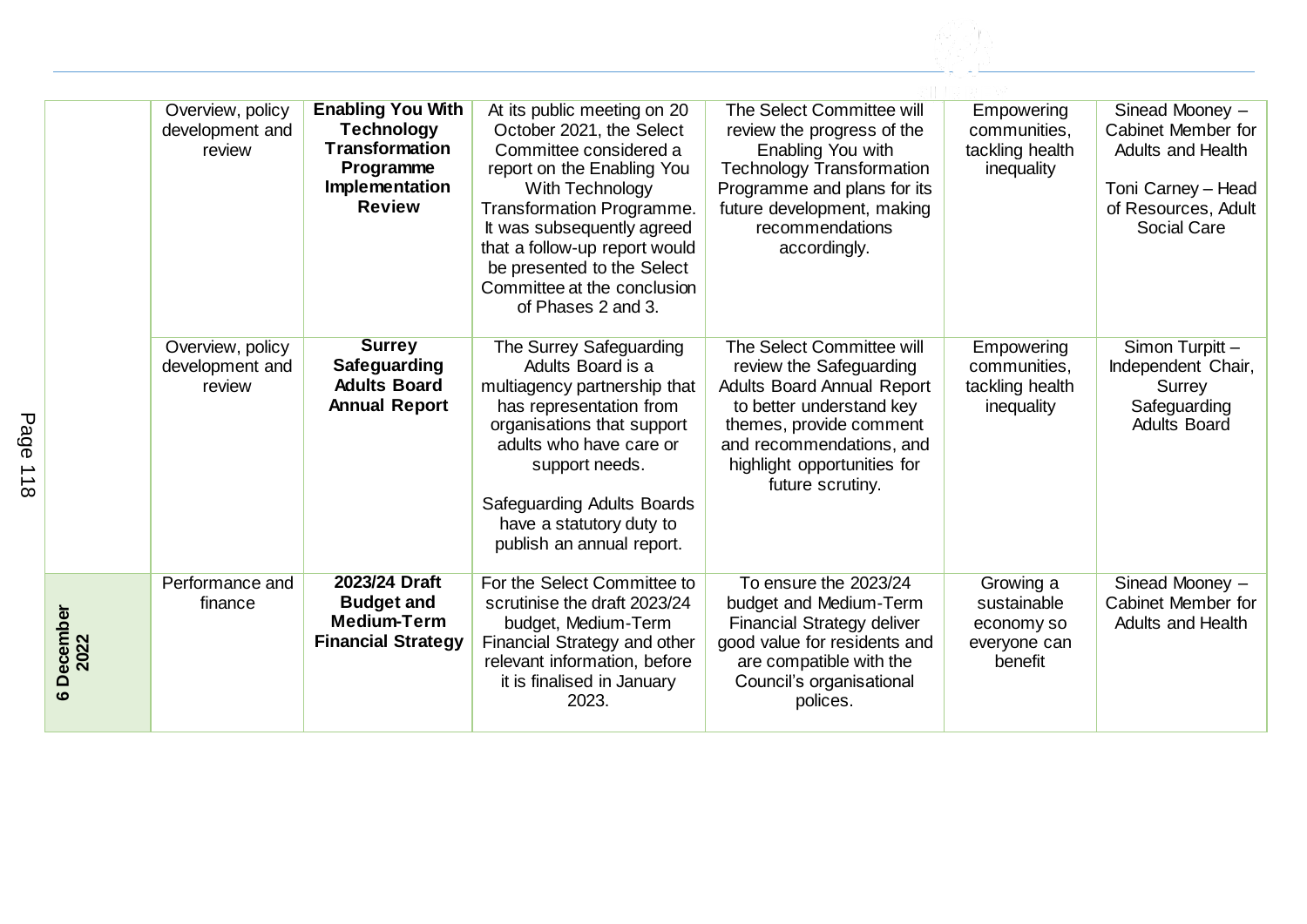|                           | Overview, policy<br>development and<br>review | <b>Adult Social Care</b><br><b>Complaints Bi-</b><br><b>Annual Review</b> | The Select Committee has<br>identified complaints<br>received by Adult Social<br>Care as a key area for<br>examination. Reports<br>highlighting complaints<br>activity will be provided to<br>the Select Committee on a<br>bi-annual basis.                                                                                                                                                                                                    | The Select Committee is to<br>review complaint activity in<br><b>Adult Social Care.</b>                                                                                                          | Empowering<br>communities,<br>tackling health<br>inequality | Sinead Mooney -<br>Cabinet Member for<br><b>Adults and Health</b><br>Kathryn Pyper-<br>Senior Programme<br>Manage, Adult<br>Social Care |
|---------------------------|-----------------------------------------------|---------------------------------------------------------------------------|------------------------------------------------------------------------------------------------------------------------------------------------------------------------------------------------------------------------------------------------------------------------------------------------------------------------------------------------------------------------------------------------------------------------------------------------|--------------------------------------------------------------------------------------------------------------------------------------------------------------------------------------------------|-------------------------------------------------------------|-----------------------------------------------------------------------------------------------------------------------------------------|
|                           |                                               |                                                                           | <b>Items to be scheduled</b>                                                                                                                                                                                                                                                                                                                                                                                                                   |                                                                                                                                                                                                  |                                                             |                                                                                                                                         |
| Date of<br><b>Meeting</b> | <b>Type of Scrutiny</b>                       | <b>Issue for Scrutiny</b>                                                 | <b>Purpose</b>                                                                                                                                                                                                                                                                                                                                                                                                                                 | <b>Outcome</b>                                                                                                                                                                                   | <b>Relevant</b><br>Organisational<br><b>Priority</b>        | <b>Cabinet</b><br>Member/Lead<br><b>Officer</b>                                                                                         |
|                           | Overview, policy<br>development and<br>review | <b>Access to GPs</b>                                                      | At its public meeting on 3<br>March 2022, the Select<br>Committee received a report<br>from Surrey Heartlands ICS<br>on the current status of<br>accessibility to GPs in<br>Surrey and what was being<br>done to improve patient<br>access. It was agreed that a<br>report would be presented<br>to the Select Committee at a<br>future public meeting to<br>update Members on the<br>progress made in<br>implementing its<br>recommendations. | The Select Committee will<br>review the current status of<br>accessibility to GPs in Surrey<br>and any potential barriers<br>being faced by residents,<br>making recommendations<br>accordingly. | Empowering<br>communities,<br>tackling health<br>inequality | Nikki Mallinder -<br><b>Director of Primary</b><br>Care, Surrey<br><b>Heartlands ICS</b>                                                |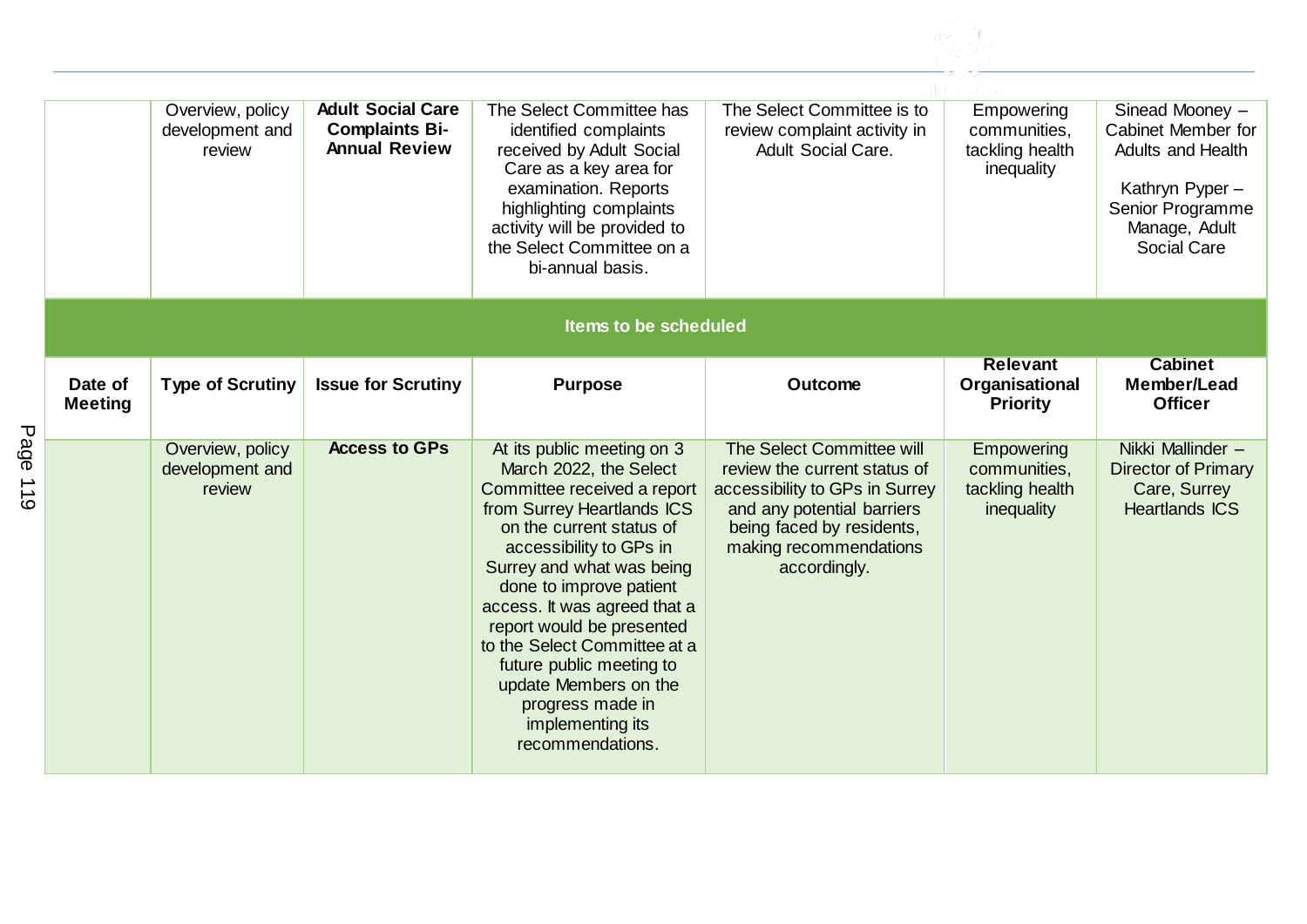| Overview, policy<br>development<br>and review | Community<br><b>Mental Health</b><br><b>Transformation</b><br>Implementation<br><b>Review</b>           | The Select Committee is to<br>receive an update on the<br>implementation of the<br><b>Community Mental Health</b><br>Transformation Programme,<br>as well as information on<br>Individual Placement<br>Support.                                                                                                                                | The Select Committee will<br>review the progress of the<br><b>Community Mental Health</b><br>Transformation Programme,<br>making recommendations<br>accordingly.                                                        | Empowering<br>communities.<br>tackling health<br>inequality | Professor Helen<br>Rostill - Deputy<br>Director, Surrey and<br><b>Borders Partnership</b>                                                                             |
|-----------------------------------------------|---------------------------------------------------------------------------------------------------------|------------------------------------------------------------------------------------------------------------------------------------------------------------------------------------------------------------------------------------------------------------------------------------------------------------------------------------------------|-------------------------------------------------------------------------------------------------------------------------------------------------------------------------------------------------------------------------|-------------------------------------------------------------|-----------------------------------------------------------------------------------------------------------------------------------------------------------------------|
| Overview, policy<br>development and<br>review | <b>Joint Health and</b><br><b>Social Care</b><br><b>Dementia Strategy</b><br>for Surrey (2022-<br>2027) | The Select Committee is to<br>receive a report outlining the<br>progress made on the<br>implementation of the new<br>Joint Health and Social<br>Care Dementia Strategy for<br>Surrey (2022-2027), as<br>agreed at its public meeting<br>on 14 January 2022.                                                                                    | <b>The Select Committee will</b><br>review and scrutinise the<br>implementation of the Joint<br><b>Health and Social Care</b><br>Dementia Strategy for Surrey<br>(2022-2027), making<br>recommendations<br>accordingly. | Empowering<br>communities,<br>tackling health<br>inequality | Sinead Mooney -<br>Cabinet Member for<br><b>Adults and Health</b><br>Jane Bremner-<br>Head of<br>Commissioning<br>(Mental Health),<br><b>Surrey County</b><br>Council |
| Scrutiny                                      | <b>Reconfiguration of</b><br><b>Urgent Care in</b><br><b>Surrey Heartlands</b>                          | NHS England has<br>developed clear guidance<br>for commissioners<br>responsible for the<br>development of Urgent<br>Care. This report will<br>provide an update on the<br>impact and risks associated<br>with the reconfiguration of<br>Urgent Care services in<br>Surrey Heartlands and the<br>preferred options for the<br>proposed changes. | The Select Committee will<br>scrutinise the programme's<br>preferred options prior to<br>their approval.                                                                                                                | Empowering<br>communities,<br>tackling health<br>inequality | Simon Angelides -<br>Programme<br><b>Director</b>                                                                                                                     |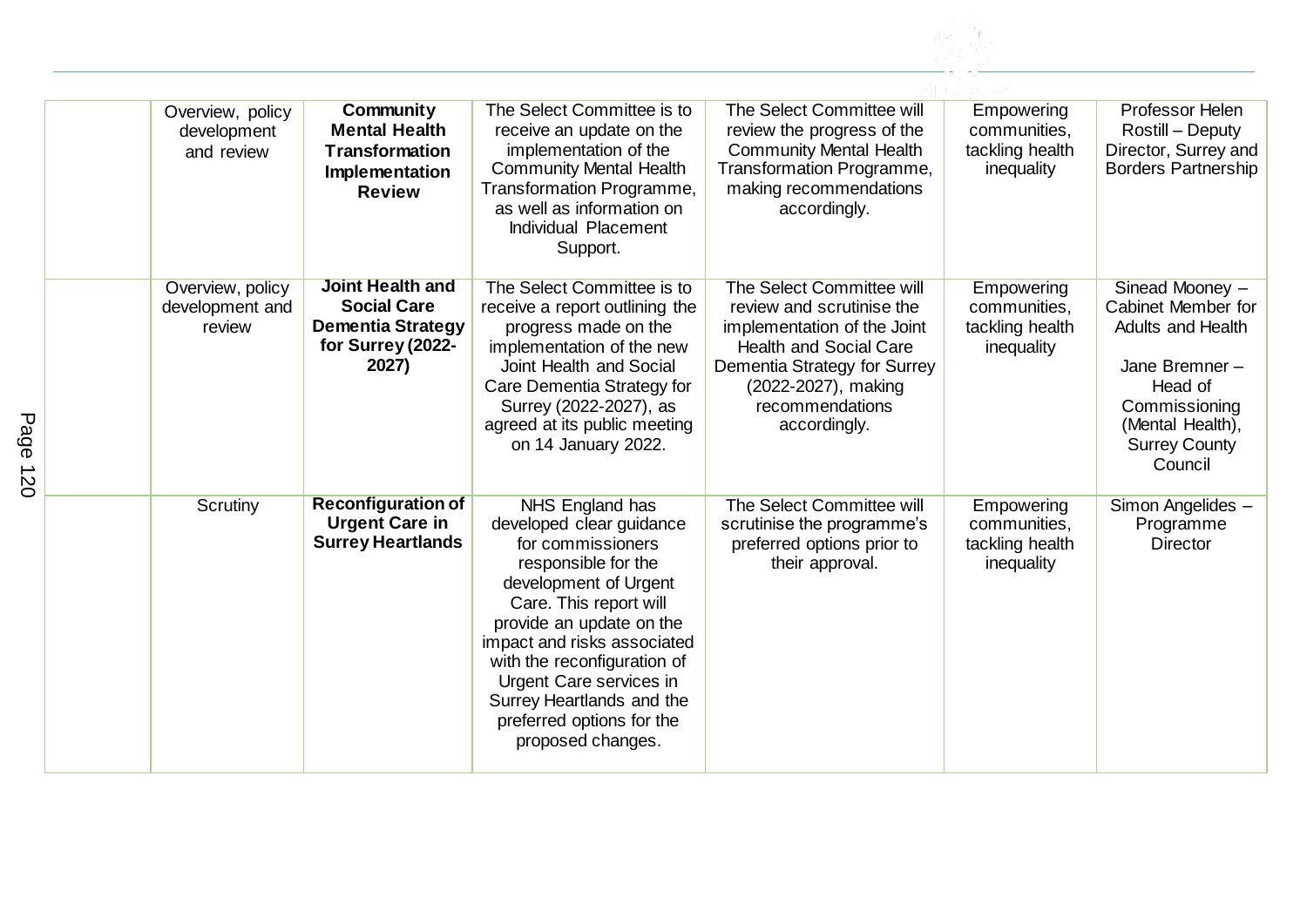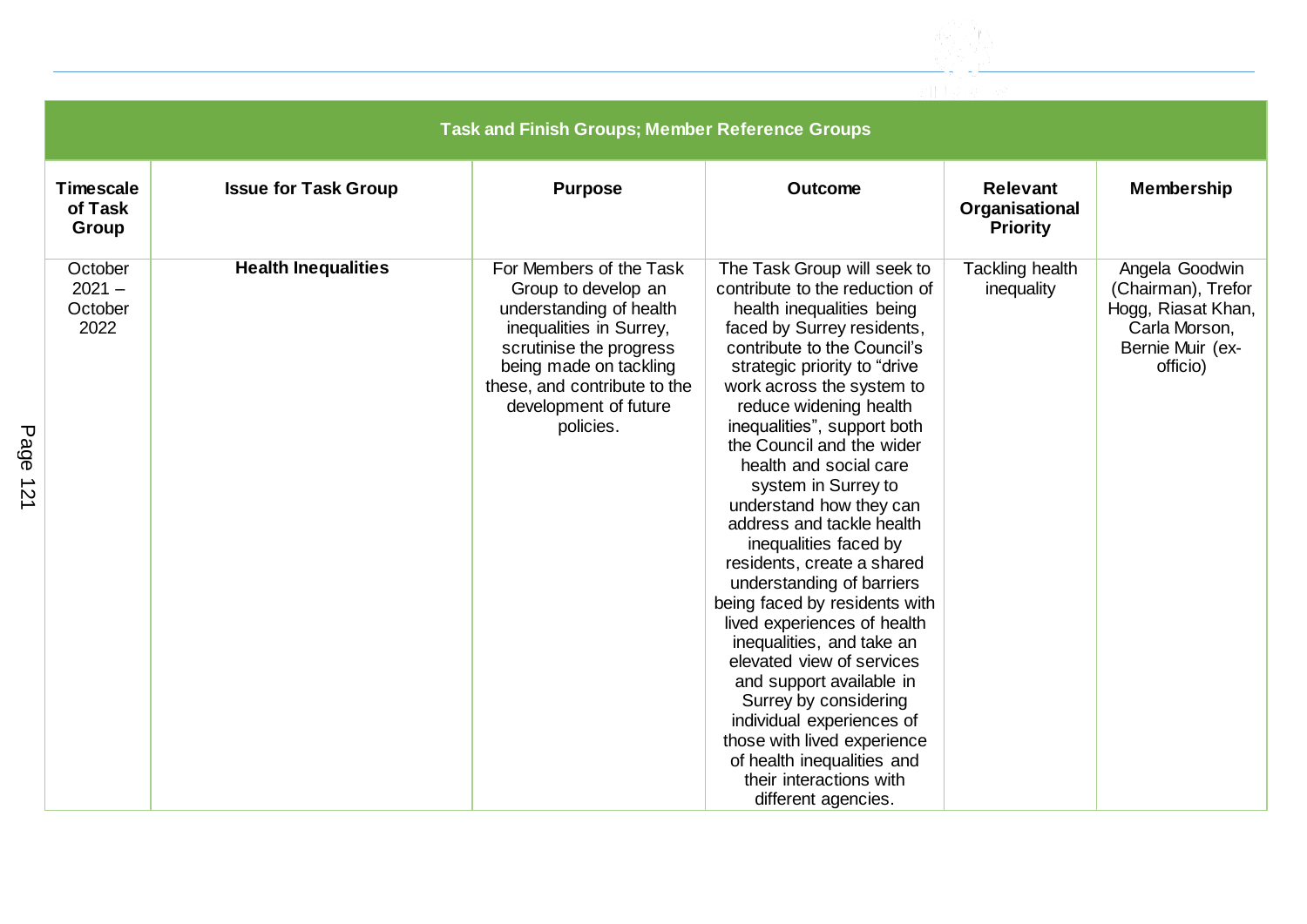

| To be received in writing and informal briefing sessions |                                                                           |                         |                |                                                      |                                                        |  |  |
|----------------------------------------------------------|---------------------------------------------------------------------------|-------------------------|----------------|------------------------------------------------------|--------------------------------------------------------|--|--|
| Date of<br>briefing<br>session (if<br>applicable)        | <b>Issue for Briefing</b>                                                 | <b>Purpose</b>          | <b>Outcome</b> | <b>Relevant</b><br>Organisational<br><b>Priority</b> | <b>Cabinet</b><br><b>Member/Lead</b><br><b>Officer</b> |  |  |
| 28 June<br>2022                                          | <b>Primary Care Estates Programmes (Guildford</b><br>and Staines)         |                         |                |                                                      |                                                        |  |  |
| 29 June<br>2022                                          | <b>Commissioning of Community Connections</b><br>(Mental Health) Services |                         |                |                                                      |                                                        |  |  |
| 15 July<br>2022                                          | <b>Direct Payments Strategy</b>                                           |                         |                |                                                      |                                                        |  |  |
|                                                          |                                                                           | <b>Joint Committees</b> |                |                                                      |                                                        |  |  |
| <b>Dates</b>                                             | <b>Scrutiny Topic</b>                                                     | <b>Purpose</b>          | <b>Outcome</b> | <b>Relevant</b>                                      |                                                        |  |  |
|                                                          |                                                                           |                         |                | Organisational<br><b>Priority</b>                    | <b>Membership</b>                                      |  |  |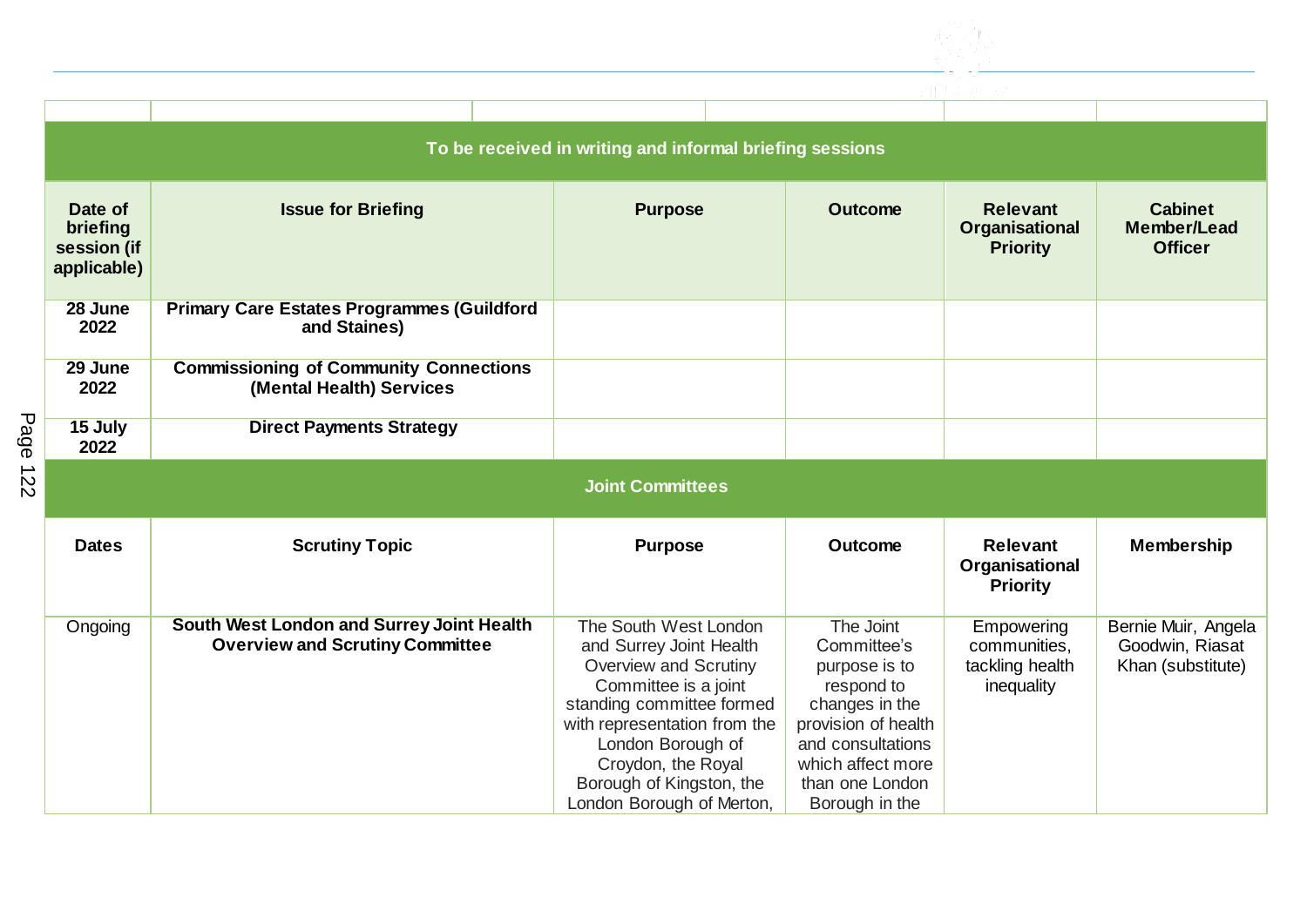|             |         |                                                                                                                                                | the London Borough of<br>Richmond, Surrey County<br>Council, the London<br>Borough of Sutton and the<br>London Borough of<br>Wandsworth.                                                                                                                                                                                                                                                                                                                                                                                                                                                                               | South West<br>London area<br>and/or Surrey.                                                                                                                                                                                                                     |                                                             |                                                |
|-------------|---------|------------------------------------------------------------------------------------------------------------------------------------------------|------------------------------------------------------------------------------------------------------------------------------------------------------------------------------------------------------------------------------------------------------------------------------------------------------------------------------------------------------------------------------------------------------------------------------------------------------------------------------------------------------------------------------------------------------------------------------------------------------------------------|-----------------------------------------------------------------------------------------------------------------------------------------------------------------------------------------------------------------------------------------------------------------|-------------------------------------------------------------|------------------------------------------------|
| Page<br>123 | Ongoing | South West London and Surrey Joint Health<br><b>Overview and Scrutiny Committee - Improving</b><br>Healthcare Together 2020-2030 Sub-Committee | In June 2017, Improving<br>Healthcare Together 2020-<br>2030 was launched to<br>review the delivery of acute<br>services at Epsom and St<br><b>Helier University Hospitals</b><br>NHS Trust (ESTH). ESTH<br>serves patients from across<br>South West London and<br>Surrey, so the Health<br>Integration and<br><b>Commissioning Select</b><br>Committee (the<br>predecessor to the Adults<br>and Health Select<br>Committee) joined<br>colleagues from the London<br>Borough of Merton and the<br>London Borough of Sutton<br>to review the Improving<br><b>Healthcare Together</b><br>Programme as it<br>progresses. | A sub-committee<br>of the South West<br>London and<br><b>Surrey Joint</b><br><b>Health Overview</b><br>and Scrutiny<br>Committee has<br>been established<br>to scrutinise the<br>Improving<br>Healthcare<br>Together 2020-<br>2030 Programme<br>as it develops. | Empowering<br>communities,<br>tackling health<br>inequality | Bernie Muir, Angela<br>Goodwin<br>(substitute) |
|             | Ongoing | Hampshire Together Joint Health Overview and<br><b>Scrutiny Committee</b>                                                                      | On 3 December 2020, the<br>Hampshire Together Joint<br><b>Health Overview and</b><br>Scrutiny Committee,<br>comprising representatives                                                                                                                                                                                                                                                                                                                                                                                                                                                                                 | The Joint<br>Committee is to<br>scrutinise the<br>Hampshire<br>Together                                                                                                                                                                                         | Empowering<br>communities,<br>tackling health<br>inequality | Trefor Hogg, Carla<br>Morson (substitute)      |